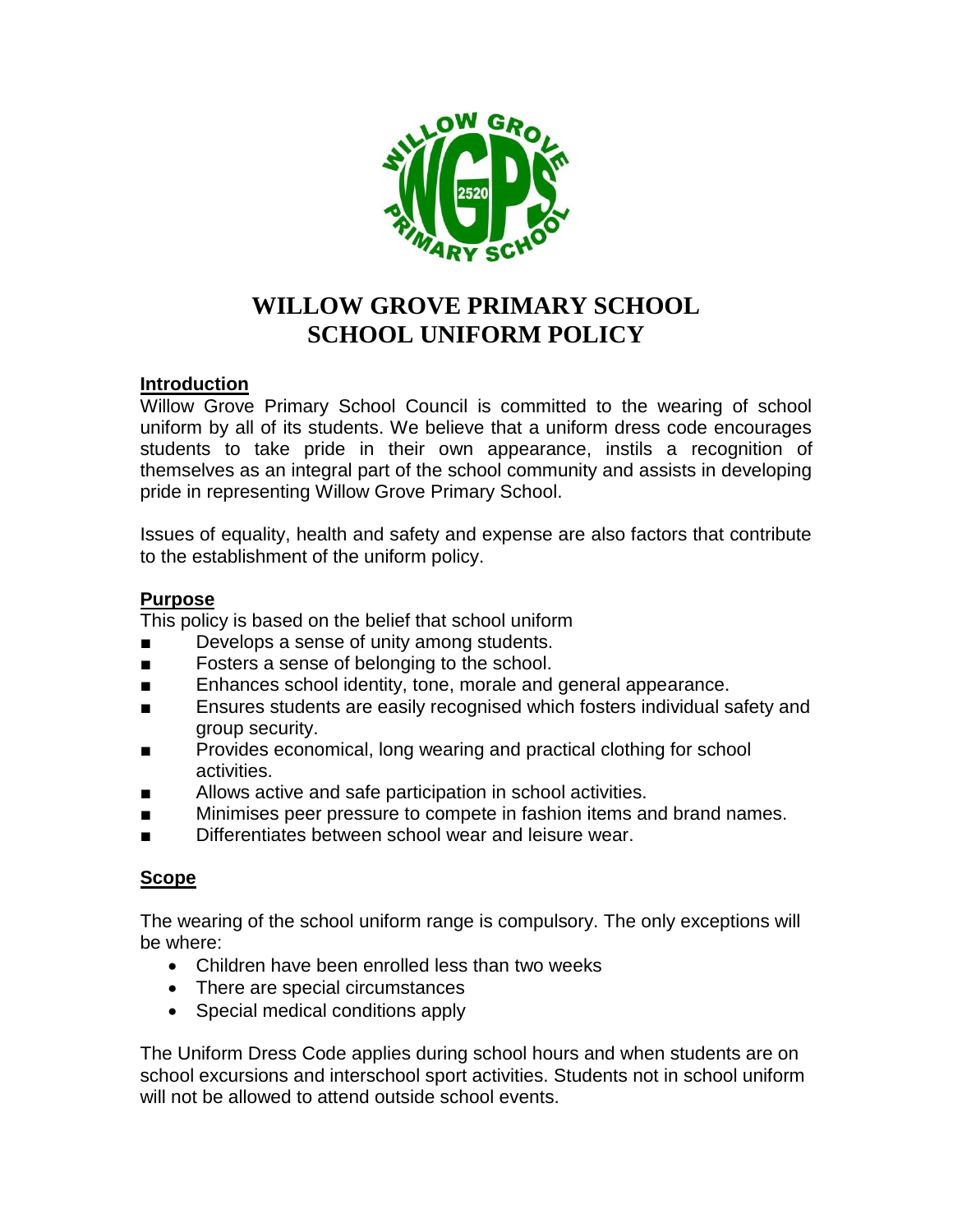## **Broad Guidelines**

- 1.1 The full list of Willow Grove Primary School's compulsory school uniform items are available at Appendix A to this policy
- 1.2 The wearing of the school uniform is compulsory.
- 1.3 The school colours are green, gold and black.
- 1.4 Details of the uniform will be widely publicised.
- 1.5 The Willow Grove Primary School Logo will be the only logo used.
- 1.6 Nicknames and Names on the front of clothing is prohibited.
- 1.7 Positive reinforcements will be used to encourage pride in the wearing of our school uniform.
- 1.8 There will be exceptions in cases of necessitous circumstances where special conditions exist and where children have been enrolled for less than two weeks.
- 1.9 Where breaches of the uniform code are evident, parents will be reminded of their obligations.
- 1.10 Items are readily available through the local store.
- 1.11 All children will be required to wear hats in accordance with the Willow Grove Primary School SunSmart Policy.
- 1.12 The school reserves the right to prohibit items which may be dangerous (e.g dangling earrings, sharp rings, long chains.) Studs and sleepers are the only acceptable forms of earrings. Safety aspects of shoes and, jewellery will be considered.

## **Implementation**

- 2.1 After consultation with the school community, School Council has developed a Uniform Dress Code that we believe caters for all students, allows for students to safely engage in the many and varied school activities, and caters for the financial constraints of families.
- 2.2 On days of Physical Education classes students should wear school uniform appropriate for physical activity. On these days students may wear their own runners.
- 2.3 The wearing of make up and jewellery is prohibited with exception of studs/sleepers in the ears and a wrist watch.
- 2.4 Students are required to have natural hair colours and tidy hairstyles.
- 2.5 Students are required to wear hats consistent with our SunSmart Policy. The compulsory school uniform hat meets SunSmart requirements. Hats are not worn inside.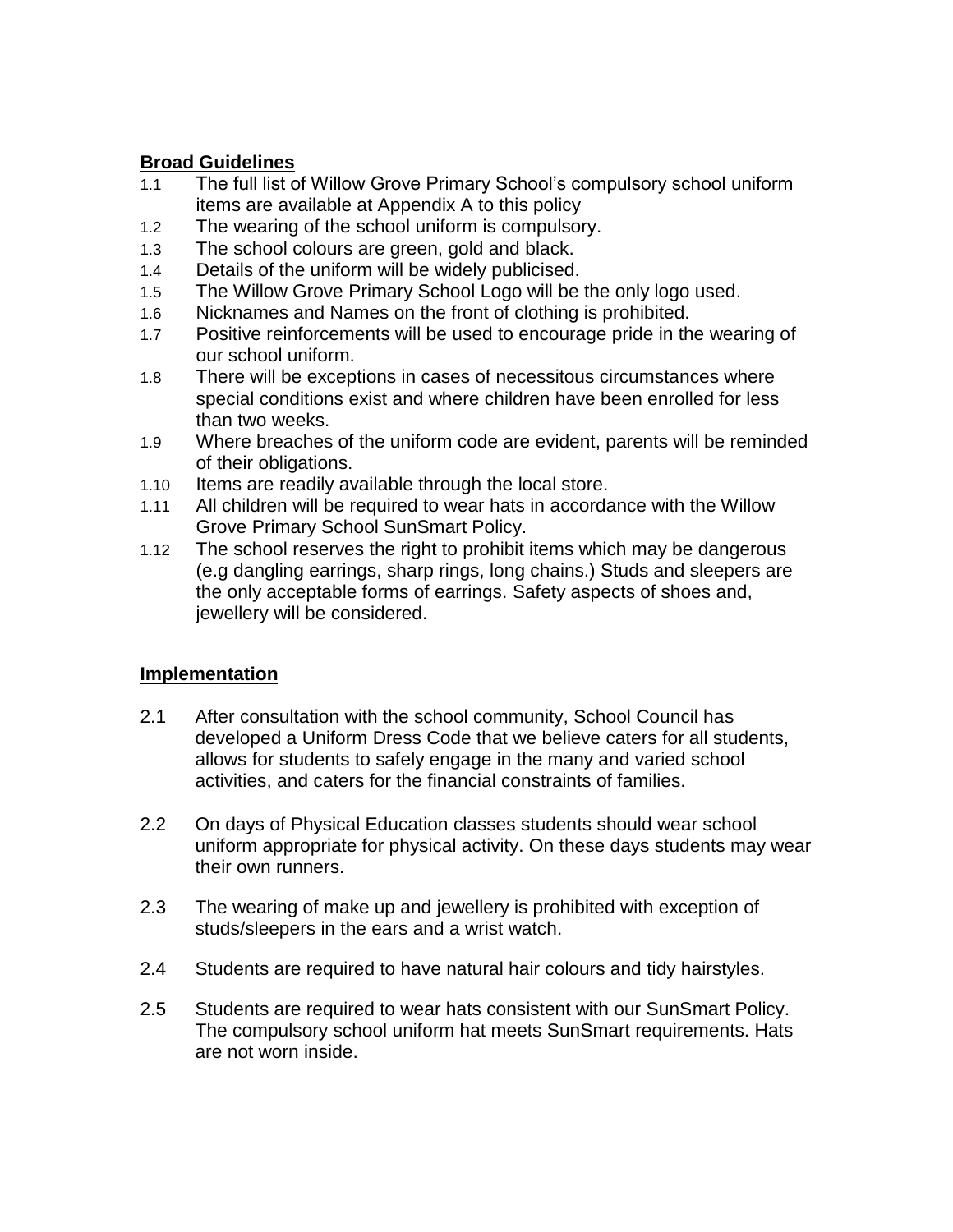- 2.6 The school Uniform Dress Code, including details of the uniform items and places of purchase, will be published in the newsletter and information book at the start of each year.
- 2.7 School Council requires the Principal to be responsible for the implementation of the Uniform Dress Code in a manner consistent with the Student Engagement & Wellbeing Policy
- 2.8 School Leadership positions will not be offered to students who do not regularly wear correct school uniform (unless an exemption has been approved).
- 2.9 All articles of clothing must be named for ease of identification of lost clothing.
- 2.10 Uniforms must be clean and in good repair.
- 2.11 Tights do not replace pants and must be worn with the winter dress.
- 2.12 Additional layers of clothing may be worn underneath for warmth provided those garments are completely hidden by the uniform.
- 2.13 Parents will be notified if the Uniform Dress Code is not followed and no explanation is provided. Appropriate records will be maintained.

## **Exemptions**

Parents seeking exemptions to the Uniform Dress Code due to religious beliefs, ethnic or cultural background, student disability or health conditions must apply in writing to the Principal.

When the Principal receives a request for an exemption, they will:

- consider the grounds for the exemption request
- explain the process to the student and/or their parents/carers
- encourage the student and/or their parents/carers to support their application with evidence.

The Principal or delegate will then try to negotiate a resolution that is acceptable to all parties. If an exemption is not allowed, then written reasons will be provided to the student and/or their parents or carers.

## **Purchase of Uniform**

- Uniform items can be purchased from Beleza Uniform Store in Moe.
- Black pants, black shorts and black shoes may be purchased at various stores.
- First school hat to be provided by the school in Prep or at grade entry into school. Further hats can be purchased from the school office.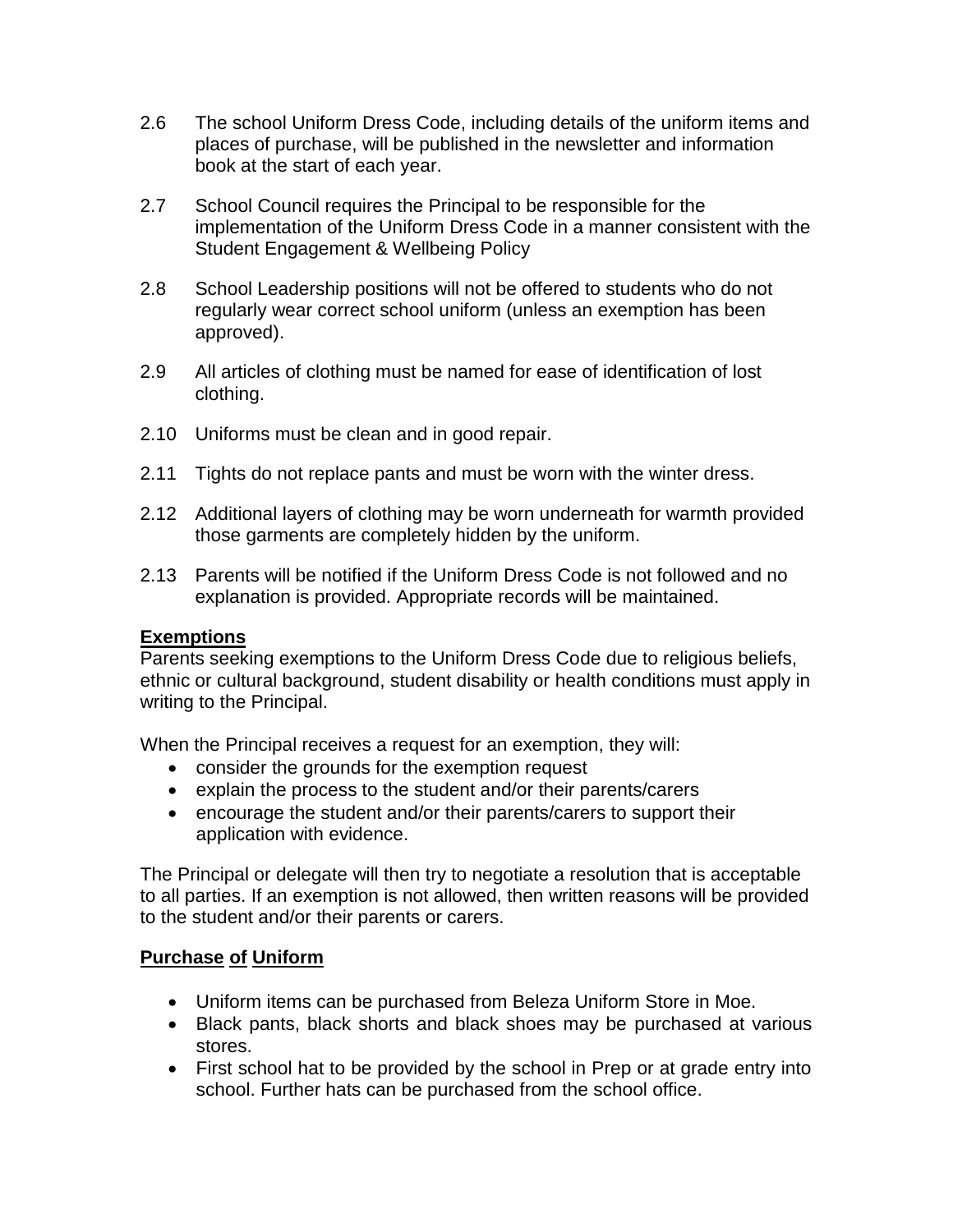The Grade 6 Polo Shirt will be available for purchase from the school. Families of students in grade 5 will be contacted regarding placing an order in Term 4.

## Support for families experiencing difficulty

Please contact the Principal to discuss support that we may be able to provide to families experiencing difficultly meeting uniform costs, including information about eligibility for uniform support through State Schools' Relief. Further information about State Schools' Relief is also available on their website: htps://www.ssr.net.au/.

Second hand uniform items can be purchased from the school for a gold coin, subject to availability. Enquiries for second hand uniform items should be directed to the school office.

## **Evaluation**

Evaluation will be based on:

- **•** observation of compliance
- **F** feedback from principal, staff, parents and students
- **F** records of frequent non-compliance maintained by Principal
- **Policy Review**

| <b>Ratification</b> | <b>Review Date</b> | <b>Policy Number</b> | Date Produced |
|---------------------|--------------------|----------------------|---------------|
| Date-               | 2022               |                      | Term 4 2014   |
| Nov. 2014           |                    |                      |               |
| 20/08/2019          |                    |                      |               |